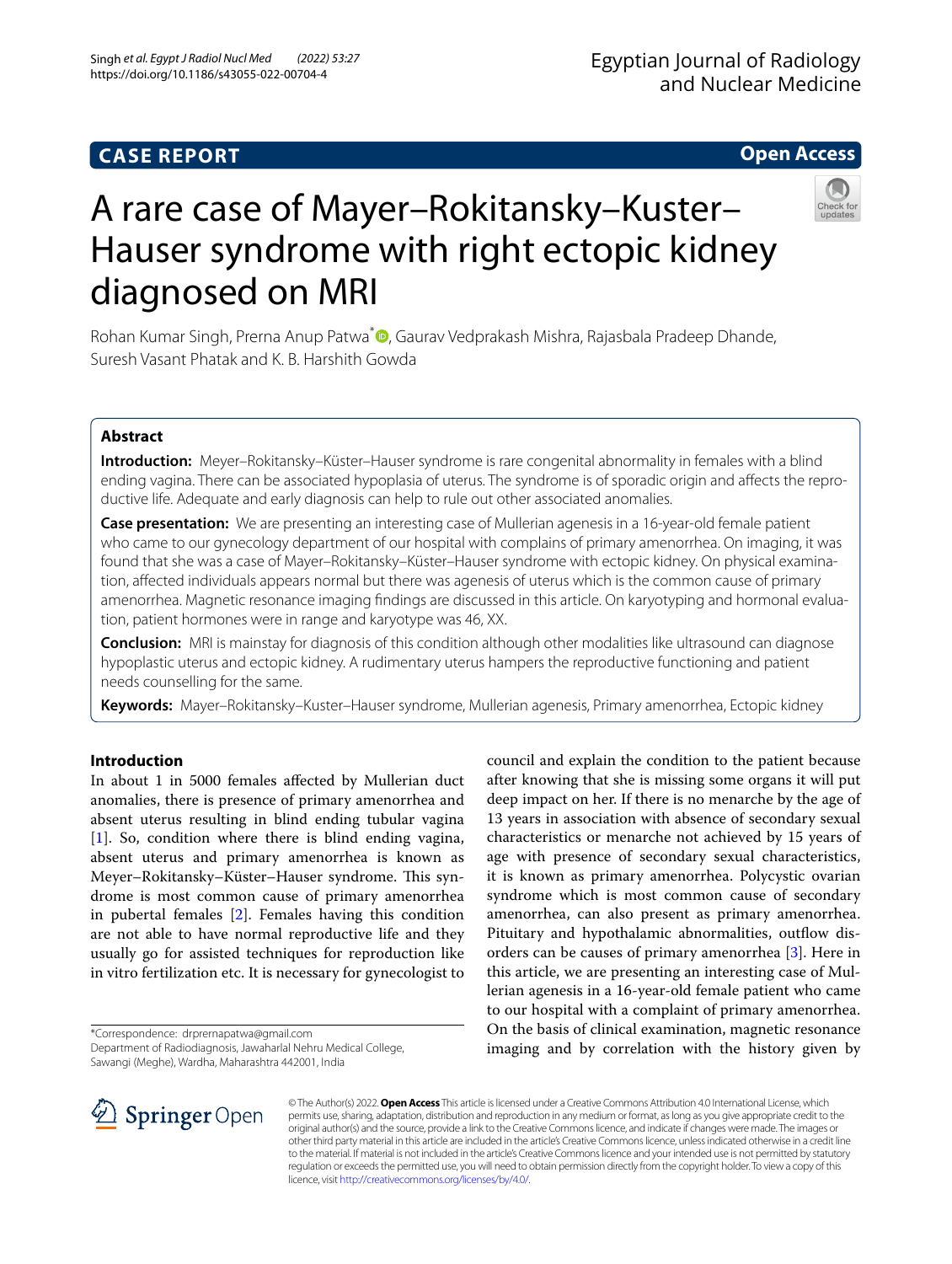the patient it was found that she was a case of Mayer– Rokitansky–Küster–Hauser Syndrome with right sided ectopic kidney.

# **Case presentation**

A 16-year-old young female patient visited to gynecology department of our hospital with chief complaint of primary amenorrhea. On careful history-taking from the mother and by patient herself, it was known that the patient had no history of periodic lower abdominal pain or urinary symptoms. There was no positive family history or same history in siblings. Secondary sexual characteristics were fully developed at about 14 years of age; the sequence of development could not be recalled. Breast development was normal and axillary and pubic hairs were present. She had normal axillary and pubic hair distribution. The genital examination revealed normal clitoris, labia major and minor. The gynecological examination revealed grossly normal vulva; however, the vagina was blind-ending with only the urethral opening being patent. The transabdominal ultrasonography performed did not reveal a uterus, although a blind ending vagina was seen on speculum examination. Both the ovaries were normal with multiple follicles within. Urinary tract anomalies were seen in form of right sided ectopic kidney. On magnetic resonance imaging no uterus was seen but bilateral ovaries were present (Figs. [1](#page-1-0), [2\)](#page-2-0). Additional fnding of ectopic pelvic kidney was also noted on the pelvic MRI scan (Fig. [1](#page-1-0)). On karyotyping results were normal and other hormonal and laboratory test were within normal range. A diagnosis of Mayer–Rokitansky–Küster–Hauser Syndrome with right sided ectopic kidney. The diagnosis is confirmed mainly with imaging modalities of ultrasonography and magnetic resonance imaging. This helps to definitively characterize the anatomy. The preferred ultrasonography is the three-dimensional mode. Laparoscopy is considered when the earlier mentioned modalities have not yielded adequate information or in the treatment of rudimentary uterine horns. Karyotyping is also needed in establishing the diagnosis of Mayer–Rokitansky–Küster–Hauser Syndrome as it helps in diferentiating it from the other clinical conditions that appear similar in appearances such as androgen insensitivity syndrome and 17α-hydroxylase syndrome. All the fndings were explained to the patient and proper counseling of the patient was done. Patient was advised for further follow up.

## **Discussion**

Physiologist Mayer (1829), Rokitansky (1938), Küster (1910), and gynecologist Hauser (1961) described in 1829 [\[1](#page-3-0)]. Most common cause of primary amenorrhea in females is gonadal dysgenesis and second most common cause is Mayer–Rokitansky–Küster–Hauser Syndrome. This syndrome has incidence of 1 per  $4000-10,000$ females. This syndrome occurs due to interruption of developing Mullerian ducts during fourth to twelfth week of gestation. During normal development of bilateral Mullerian ducts these ducts fuse distally and forms lower two-thirds of the vagina and uterus and the proximal portion of the Mullerian ducts remain free and form the bilateral fallopian tubes. Generally, ovarian development is seen in this syndrome as ovaries do not develop from Mullerian ducts. Active endometrial tissue is seen in only



<span id="page-1-0"></span>**Fig. 1** MRI Coronal and Sagittal T2WI images showing no uterus (yellow arrow) in the pelvis, a long rudimentary vagina (green arrow) and right ectopic pelvic kidney (blue arrow)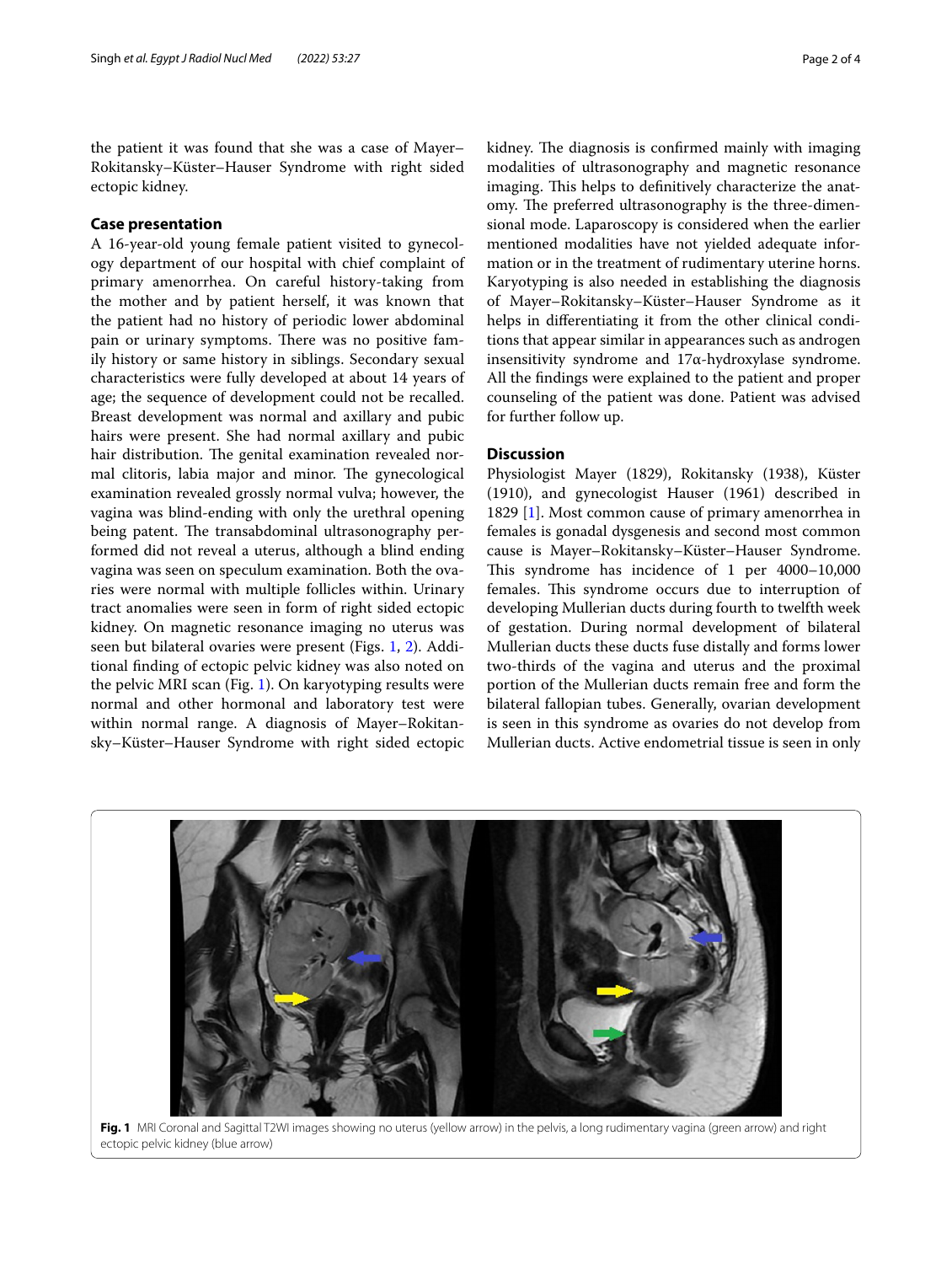

<span id="page-2-0"></span>2% to 7% of patients with Mayer–Rokitansky–Küster– Hauser Syndrome. Multiple genes are involved leading to this rare syndrome [[4\]](#page-3-3).

Typical presentation of Mayer–Rokitansky–Küster– Hauser Syndrome is primary amenorrhea. Some may present with cyclical abdominal pain and gynecological examination may reveal absent or rudimentary vagina [[5\]](#page-3-4). This syndrome occurs due to growth failure during embryogenesis resulting in agenesis or partial development of vagina or uterus or both  $[6]$  $[6]$ . The ovaries are of a diferent embryologic origin and they are normal in structure and function thus patients with this syndrome usually appear normal on physical examination with normal height and secondary sexual characteristics. The labia majora, labia minora, clitoris, hymen and distal portion of the vagina are usually present because this portion is of a different embryonic origin. The karyotype and hormone profle are also normal as seen in this case [[7\]](#page-3-6). There are two subtypes of Mayer–Rokitansky– Küster–Hauser syndrome: the typical and the atypical forms. Remnants of Mullerian ducts and bilateral normal fallopian tubes are seen on laparoscopy in typical form and atypical form shows dysplasia of fallopian tubes with hypoplasia of one or both buds with other associated anomalies like unilateral or bilateral renal agenesis, ectopic kidneys or horseshoe kidneys in 40–60% of cases. Other abnormalities include cervicothoracic, hearing defects and varying degrees of digital anomalies. The most severe form of the atypical form is referred to as Mullerian renal cervical somite association  $[8-11]$  $[8-11]$ .

One should undergo clinical examination and imaging when there is no pubertal development by the age of 13 years or if menarche has not been achieved by the age of 15 years. When the patient does not achieved menarche within fve years of thelarche, one should undergo imaging modalities for knowing the causes of primary amenorrhea. There are various reasons for primary amenorrhea that includes all the causes leading to secondary amenorrhea which includes normal pregnancy, increased prolactin levels in blood, pituitary and hypothalamus abnormalities leading to hormonal imbalance and polycystic ovarian syndrome. All the conditions leading to blind ending vaginal pouch like case of imperforate hymen, low transverse vaginal septum, factors leading to congenital absence of the vagina and enzyme defciency like androgen insensitivity and 17α-hydroxylase defciency can be included in the differential diagnosis. The initial step taken for investigating the cause of primary amenorrhea a proper physical examination and thorough history should be taken [\[12](#page-3-9)]. One should look for vagina and uterus including hormonal assessment. In order to diferentiate the Turner syndrome (45, XO) from Mayer–Rokitansky–Küster–Hauser Syndrome and also testicular feminization karyotype analysis should be done. If we are suspecting virilization or hirsutism then levels of total and free testosterone, DHEA sulfate should be checked. Progesterone challenge test should be done to check the function of uterus if present and levels of estradiol should be checked if there are no signs of thelarche. First imaging modality for assessing the abnormalities related to Mullerian ducts is transvaginal ultrasound. If any abnormality is seen on ultrasound, magnetic resonance imaging of pelvis including abdomen should be advised. If proper diagnosis could not be made with imaging, last resort is direct visualization of structures on laparoscopy where one can assess the severity of Mayer–Rokitansky–Küster–Hauser Syndrome anomalies [[4\]](#page-3-3).